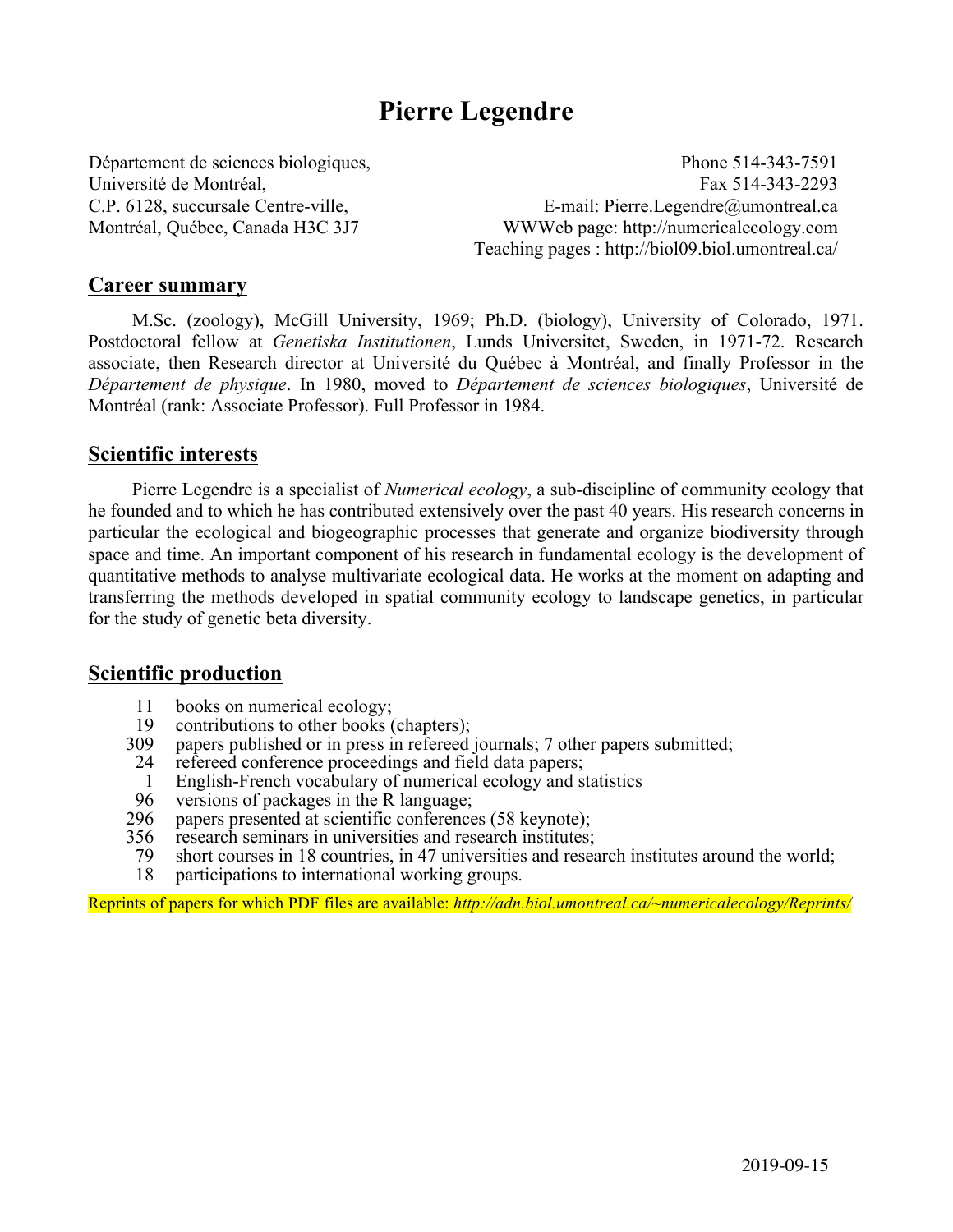# **Honours**

## **Scientific prizes**

• 1986 – *Michel-Jurdant* prize for Environment Sciences, *Association canadienne-française pour l'avancement des sciences* (Acfas). Montréal, 12 May 1986.

• 1994 – Laureate of the *Distinguished Statistical Ecologist Award* of the *International Congress of Ecology* (INTECOL). Manchester, England, 22 August 1994.

• 1995 – Laureate (2<sup>nd</sup> recipient) of the Romanowski Medal (environmental science) of the *Royal Society of Canada*. Saint Paul University, Ottawa, 16 June 1995.

• 1999 – Laureate of the *Twentieth Century Distinguished Service Award* "for outstanding contribution to the synergistic development and direction of statistics, ecology, environment and society", awarded by the Ninth Lukacs Symposium "*Frontiers of Environmental and Ecological Statistics for the 21st Century"*. Bowling Green State University, Bowling Green, Ohio, 24 April 1999.

• 2005 – Laureate of *Prix Marie-Victorin*, the annual prize of the Government of Québec for highest achievements in research in natural sciences and engineering. Québec, 8 November 2005.

• 2012 – Laureate of the Canadian Council of University Biology Chairs *Career Achievement Award*. University of Waterloo, 16 November 2012.

• 2013 – Laureate of the Canadian Society for Ecology and Evolution(CSEE) *President's Award*. Kelowna, British Columbia, 14 May 2013, during the CSEE annual meeting.

• 2015 – *Legend in Canadian Fisheries Science and Management* "in recognition and appreciation of contributions to fisheries science". Presented to Pierre Legendre by the *Canadian Aquatic Resources Section* of the *American Fisheries Society* (AFS), 15 May 2015. Award announced during the 145<sup>th</sup> annual conference of the AFS in Portland, Oregon, 16–20 August 2015.

• 2015 – Laureate of the *Adrien-Pouliot* Prize (for scientific cooperation with France), *Association francophone pour le savoir*<sup>1</sup> and the French Consulate in Québec City and Ministère des Relations internationales et de la Francophonie du Québec. Award presented in Montréal, 22 October 2015.

• 2019 – Laureate (5<sup>th</sup> recipient) of the 2019 Alexander von Humboldt Medal for Excellence in *Vegetation Science* of the International Association for Vegetation Science (IAVS), *"for his valuable contributions in the field of numerical ecology"*. Medal presented on 16 July 2019 during the 62th Annual IAVS Symposium in Bremen, Germany.

## **Teaching prizes**

• 2011 – Laureate of Université de Montréal *Excellence in Teaching Award*, *Full Professor* category. Award presented on 27 May 2011.

• 2011 – Laureate of the *Excellence in Teaching Award* of the Faculty of Arts and Science, Université de Montréal, Science Sector. Award presented on 14 June 2011.

<sup>1</sup> Acfas was formerly called *Association canadienne-française pour l'avancement des sciences*; despite its new name, the Society kept the acronym Acfas.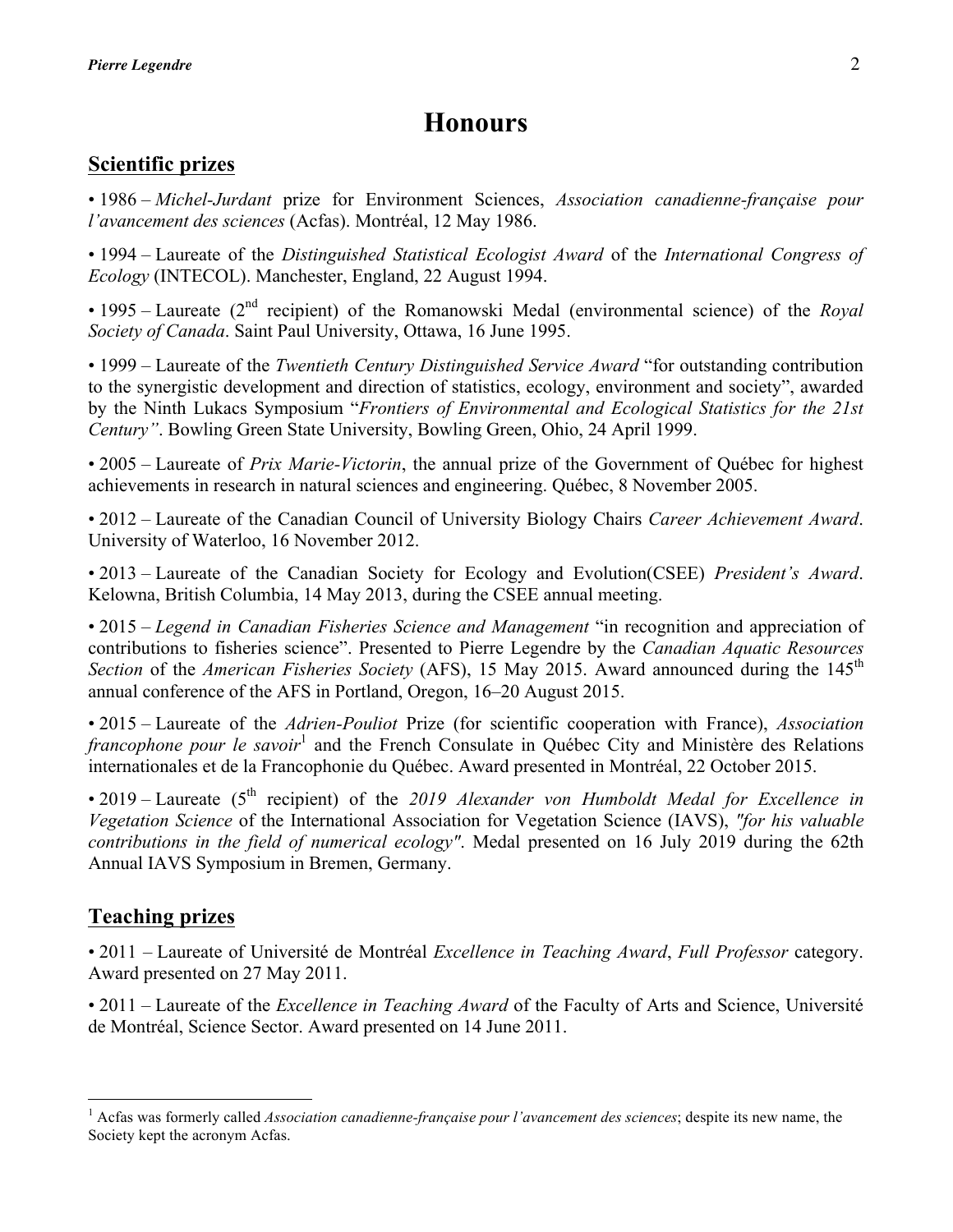## **Other distinctions**

• 1989-1991 – *Killam Research Fellow*, Canada Council for the Arts.

• 1992 – Elected *Fellow of the Royal Society of Canada (Academy of Science).* Presentation of insignia: Ottawa, 21 May 1992.

• 2001-2002 – *ISI Highly Cited Researcher 2001 in Ecology/Environment*, Institute for Scientific Information, USA (http://ISIHighlyCited.com/).

• 2007 – Officer of the *National Order of Québec*. Presentation of insignia: Québec, 18 June 2008.

• 2014 – *Thomson Reuters Highly Cited Researcher 2014 in Environment/Ecology* (http://sciencewatch.com/sites/sw/files/sw-article/media/worlds-most-influential-scientific-minds-2014.pdf).

• 2015 – *Thomson Reuters Highly Cited Researcher 2015 in Environment/Ecology* (http://highlycited. com), 8 September 2015.

• 2016 – Elected *Corresponding Member* of Academia Mexicana de Ciencias (AMC), 5 February 2016. Officially inducted in México City on 6 March 2018.

• 2016 – *Web of Science Highly Cited Researcher 2016 in Environment/Ecology* (http://highlycited. com), 7 September 2016.

• 2017 – *Web of Science Highly Cited Researcher 2017 in Environment/Ecology* (https://clarivate.com/hcr/), 6 September 2017.

• 2018 – *Web of Science Highly Cited Researcher 2018 in Environment/Ecology* (https://clarivate.com/hcr/), 5 September 2018.

• 2019 – *Honorary life membership* in the Sociedad Ibérica de Ecología, a new scientific society which brings together ecologists from the whole Iberian Peninsula. In Barcelona, 7 February 2019.

• 2019 – *Web of Science Highly Cited Researcher 2019 in Environment/Ecology* (https://clarivate.com/hcr/), 13 September 2019.